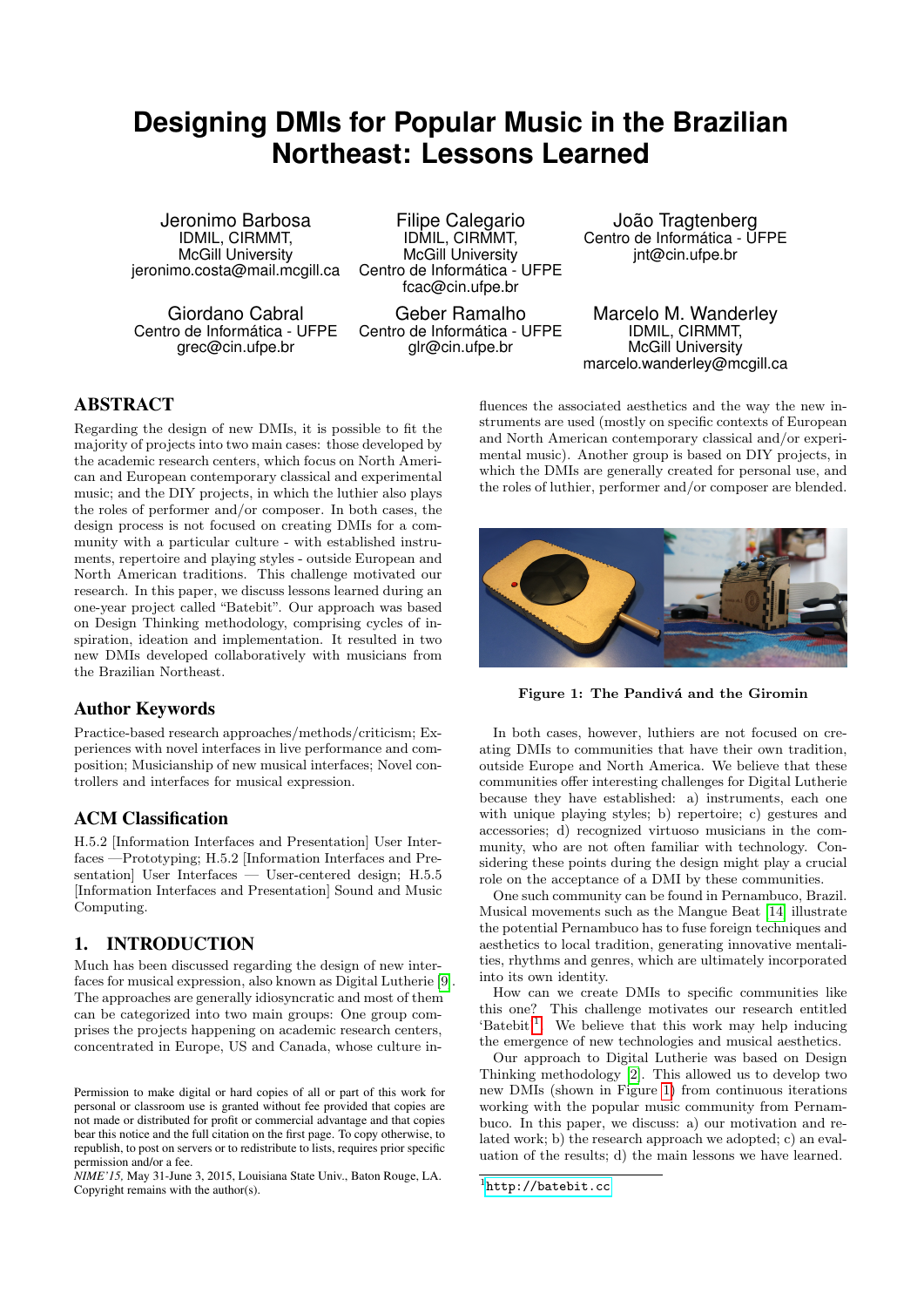In the context of this research, we use the term "popular music" to denote all kinds of music that: a) are outside the scope of classical music (including contemporary) and experimental music from Europe and North America; and b) have roots in popular culture (non-classical). Thus, we consider "popular music" genres such as 'samba', 'frevo', 'maracatu', 'ciranda', 'coco', 'electronic', 'rock', 'folk music', etc. On the other hand, genres such as 'noise music', 'electroacoustic music', 'spectral music', 'art sound', among others, are outside the scope of this research.

#### 2. CONTEXT

In literature, we can find several approaches towards Digital Lutherie. Overall, these approaches are idiosyncratic and there is no consensus on how the DMI design process should be conducted. We can find among them both common and divergent characteristics.

The series of articles published by Perry Cook is an example [\[4,](#page-3-3) [5\]](#page-3-4). Here, the author reflects about his own experience and presents some guidelines for creating new musical controllers. For Cook, the area "proceeds as more art than science, and possibly this is the only way that it can be done" [\[4\]](#page-3-3). Similar approaches, all based on trial and error and with little consistency between one another, can be found in literature [\[1,](#page-3-5) [9,](#page-3-0) [6,](#page-3-6) [7,](#page-3-7) [13\]](#page-3-8).

A more general alternative approach is presented in the book "New Digital Musical Instruments: Control and Interaction Beyond the Keyboard" [\[12\]](#page-3-9). Here, a theoretical framework covers different views under common vocabulary (i.e., the notion of DMIs and mapping inputs to outputs). This resulted in a more technical view of the area, which might reduce the weight of personal opinions.

In our case, we are interested on an approach that could allow us to benefit from the characteristics of popular music.

In academia, attempts to match popular music and Digital Lutherie are rare. One of the few cases is Ajay Kapur's PhD research [\[10\]](#page-3-10). Aiming to "digitize, analyze, preserve and extend North Indian classical music performance", Kapur has developed musical controllers based on Indian traditional instruments, such as the Tabla and the Sitar. Recently, Kapur took part in a similar research, which aimed to extend traditional Korean music and dance [\[11\]](#page-3-11). As a result, three new DMIs were created. Other similar examples can be found in the literature [\[3,](#page-3-12) [15\]](#page-3-13).

Outside academia, there are cases of popular musicians adopting DMIs. Examples include the Laser Harp, used by artists like Jean Michael Jarre, the Reactable, used by artists like Bjork and Coldplay.

In both cases, however, there is little (or no) discussion on how the Digital Lutherie was conducted - with the exception of Reactable [\[9\]](#page-3-0).

#### 3. METHODOLOGY

We used the 'Design Thinking' methodology as a basis for our Digital Lutherie approach. According to Tim Brown, Design Thinking is suitable for problems that "require a human-centered, creative, iterative, and practical approach to finding the best ideas and ultimate solutions" [\[2\]](#page-3-2). It can be divided into three steps: a) Inspiration; b) Ideation; and c) Implementation. Each step is composed by a set of actions, as described in the following section.

We stress that this methodology is not linear, but rather chaotic, cyclical and iterative (e.g., some interviews were conducted close to the end of our project, while some prototyping started during first months) [\[2\]](#page-3-2). Additionally, some actions can fit in different steps (e.g., 'workshops on Digital Lutherie' can be either in 'Inspiration', or in 'ideation').

# 4. INSPIRATION

This step aims to seek "circumstances that motivate the search for solutions" [\[2\]](#page-3-2). In our specific case, it consisted of the following actions:

#### 4.1 Experiences inside local communities

In this action, we tried to better understand the relation the local popular communities had with music. For each community, we informally analyzed: a) the main instruments used and their respective playing styles; b) their repertoire; c) the main gestures, accessories and tools used. In total, we visited and analyzed four communities.

#### 4.2 Interview with musicians

In this action, we tried to better understand the modus operandi of virtuoso musicians from local popular music community. We used semi-structured interviews [\[8\]](#page-3-14) with the following questions:

- Tools: What "tools" do you use in your work? Why and how do you use them?
- Technical frustrations: Do you think you have any "technical frustration" as a musician? Which one? Is there anything you would like to do as a musician today that you can not?
- Experimentation: Do you usually experiment with new "tools"? Do you usually try new ways to use old "tools"? Describe an experiment whose result you found interesting.

In total, we interviewed 9 musicians. We chose examples that represent the diversity of genres and styles in popular music from Pernambuco. The interviews were recorded and are available on the internet<sup>[2](#page-1-0)</sup>.

#### 4.3 Interview with researchers

As Digital Lutherie approaches are usually idiosyncratic, we decided to interview researchers from the field of DMI design to better understand their personal approach. We asked:

- What is your process for developing new interfaces for musical expression? Do other people also take part in this process? What role do they play?
- What are the main challenges in developing new interfaces for musical expression?
- "The interfaces we design are not used outside the academia". What do you think about this statement?

In total, 31 researchers were contacted. Only 7 responded our contact and were interviewed by email. The result is available on the internet<sup>[2](#page-1-0)</sup>.

## 5. IDEATION

This step aims to "generate, develop and test ideas that may lead to solutions" [\[2\]](#page-3-2). In our case, we have generated ideas, prototyped them, and tested them with musicians. This step consisted of the following phases:

#### 5.1 Brainstorming

In this phase, we generated ideas that could later become new instruments. In the end, a set of nine proposals were recorded and can be found online<sup>[3](#page-1-1)</sup>.

<span id="page-1-1"></span><span id="page-1-0"></span> $^{2}$ <http://batebit.cc/processo/entrevista> 3 <http://batebit.cc/processo/ideacao>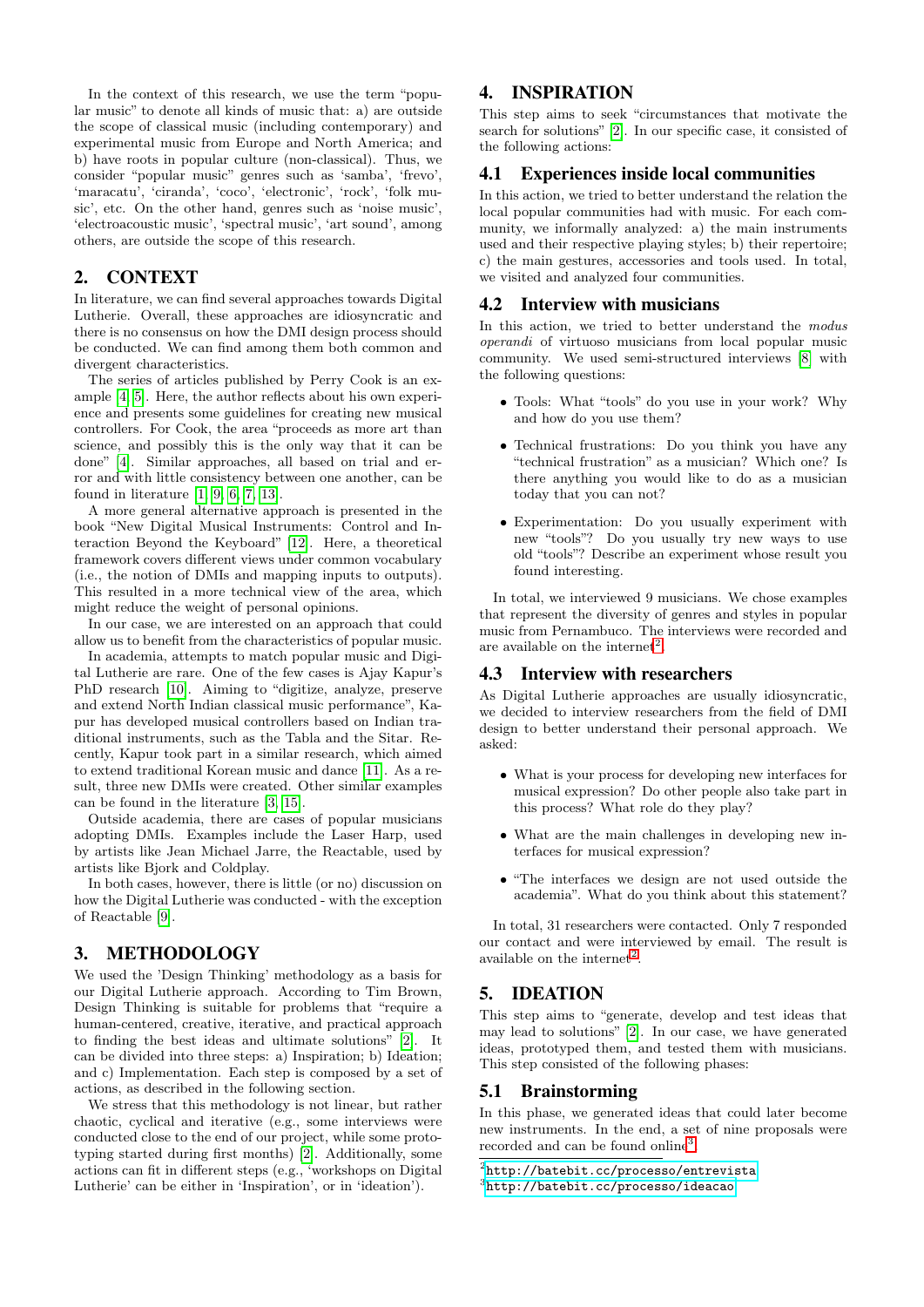# 5.2 Exploratory Prototyping

In this phase, we have implemented some of the proposed ideas. The goal was to transform sketches into something concrete that could be tested and evaluated. Three ex-ploratory prototypes were developed: the 'Sandbox Wow'<sup>[4](#page-2-0)</sup>, the 'Pulsar'<sup>[5](#page-2-1)</sup>, and the 'Chuva, Suor e Cerveja'<sup>[6](#page-2-2)</sup>.

## 5.3 Evaluation with musicians

In this phase, we collected feedback from musicians about the developed prototypes. Our main interest was to determine: a) What aspects of the prototype did properly work? b) What aspects of the prototype did not work? c) General comments and feedback. The tested prototypes were the 'Pulsar'<sup>[7](#page-2-3)</sup> and the 'Sandbox Wow'<sup>[8](#page-2-4)</sup>.

## 5.4 Workshops on Digital Lutherie

In this phase, we aimed to interact directly with the local community. We performed two workshops, each one 20 hours long, counting 20 participants in total (majorly, musicians or technologists). As a result, many instruments were collectively developed. Some examples are: the 'Pi-anumanu'<sup>[9](#page-2-5)</sup> and the 'Rodas em Coité'.

## 6. IMPLEMENTATION

This step aims to "chart a path to market" [\[2\]](#page-3-2). In this project, the selected prototypes were improved with constant feedback from musicians, culminating in two new instruments and a public performance.

### 6.1 Giromin

The Giromin<sup>[10](#page-2-6)</sup> is an musical instrument based on dance. It reflects a strong relationship between movement and sound that can be found in local communities and in the work of some interviewed musicians. It is a small wooden box with wireless connection, which could be worn between the abdomen and the chest, and was designed by the third author.

The instrument works as a sequencer whose notes are triggered by the motion of the musician/dancer around the spinal axis. Five different buttons can change the prerecorded sequences. Forward and backward movement control the intensity of the notes as well as manipulate a frequency filter, increasing the cutoff frequency of a low-pass filter. When the spine moves towards right, Giromin triggers a pitch shift effect. Moving towards left, it varies the amount delay feedback. The rotation along the axis also changes the pan, giving the impression of the sound following the musician/dancer movement.

We evaluated the Giromin with three dancers and three percussionists. Our goal was to collect general feedback on our design. The specific results about the instrument is outside the scope of this research. However, the sessions were recorded and are available online<sup>[11](#page-2-7)</sup>.

# 6.2 Pandivá

The Pandivá<sup>[12](#page-2-8)</sup> was inspired by different instruments used in the local community. By using the posture of a guitar player, it allows musicians to trigger sounds using the playing gestures of Pandeiro, and to control pitch by using a

```
4
http://youtube.com/watch?v=_y1fpPwf5A4
```

```
5
http://youtube.com/watch?v=dXx4jdW2tWQ
```

```
6
http://batebit.cc/prototipo/exploracao/
7
http://youtube.com/watch?v=PqjB0nhfHu0
```

```
8
http://youtube.com/watch?v=42FrieWW63U
```

```
^{9}http://youtube.com/watch?v=naaHBrlJblE
10http://batebit.cc/instrumento/giromin
```

```
11http://batebit.cc/processo/avaliacao
```

```
12http://batebit.cc/instrumento/pandiva
```
slide, similar to a trombone. This DMI was designed by the second author.

The musician triggers notes by playing one of the three pads located on the instrument body and, by moving the slide, the pitch shifts up and down.

In this instrument, we tried to explore how gestures that are familiar to some musicians could be transferred into a new instrument. Our goal was to make easier for musicians to get used to the new instrument based on gestures that they already know.

We evaluated the Pandivá with three percussionist and one guitarist. Again, our goal was to collect general feedback on our design. The evaluation sessions are available  $\text{online}^{11}$  $\text{online}^{11}$  $\text{online}^{11}$ .

## 6.3 Jam Session

In this phase, we informally investigated the usage of our instruments during one important moment in the popular music context: the public performance. We invited musicians involved with our project to take part of a public jam session that happened in November 30th, 2014. We provided them two days in advance for rehearsals and sound checks. In total, 9 musicians participated, with an approximate audience of 300 people. The public reception was warm. The jam was recorded and is available online<sup>[13](#page-2-9)</sup>.

# 7. DISCUSSION & LESSONS LEARNED

Considering the adopted Digital Lutherie approach and our initial motivation, did we fulfill our goals?

In the end, we developed two new DMIs based on constant iterations with local popular music community. We consider that is already a good result. However, some aspect regarding our approaches should be highlighted.

# 7.1 DMI as an unit

The continuous contact with local musicians showed us how we should think our DMIs in a more holistic perspective. Musicians see their instruments as an unit, which means that timbre, gesture control interface, ergonomics and appearance are inseparable. This continuous contact allowed us to distance ourselves from a more technical perspective (i.e., what sensors and input technologies should we use?), and to get closer to the reality of musicians. This has already been discussed by [\[1\]](#page-3-5) and was the most important lesson we have learned.

During our process, we focused more on developing the input and mapping modules, rather than the output module. Although understandable from a technical perspective, this point was problematic because musicians were unable to separate sound and interface, resulting in poor/negative feedback. We had the same problem while evaluating the exploratory prototypes.

Considering this, we should have prototyped since the beginning, reducing the 'ideation' step and focusing more on iteration and evaluation with musicians. We should also have built prototypes that could had stayed with musicians for weeks, deepening their relationship with the instruments and resulting perhaps in more interesting musical results.

The sense of a public presentation (i.e., the Jam session) motivated musicians to explore more musical possibilities of our instruments. We should have focused more on this phase (i.e., it could have happened more frequently).

# 7.2 Output module as composition

We also noticed that developing the output module of a DMI is closely related to the process of composing, play-

<span id="page-2-9"></span> $13$ http://voutube.com/watch?v=n-Zs-\_0pivQ